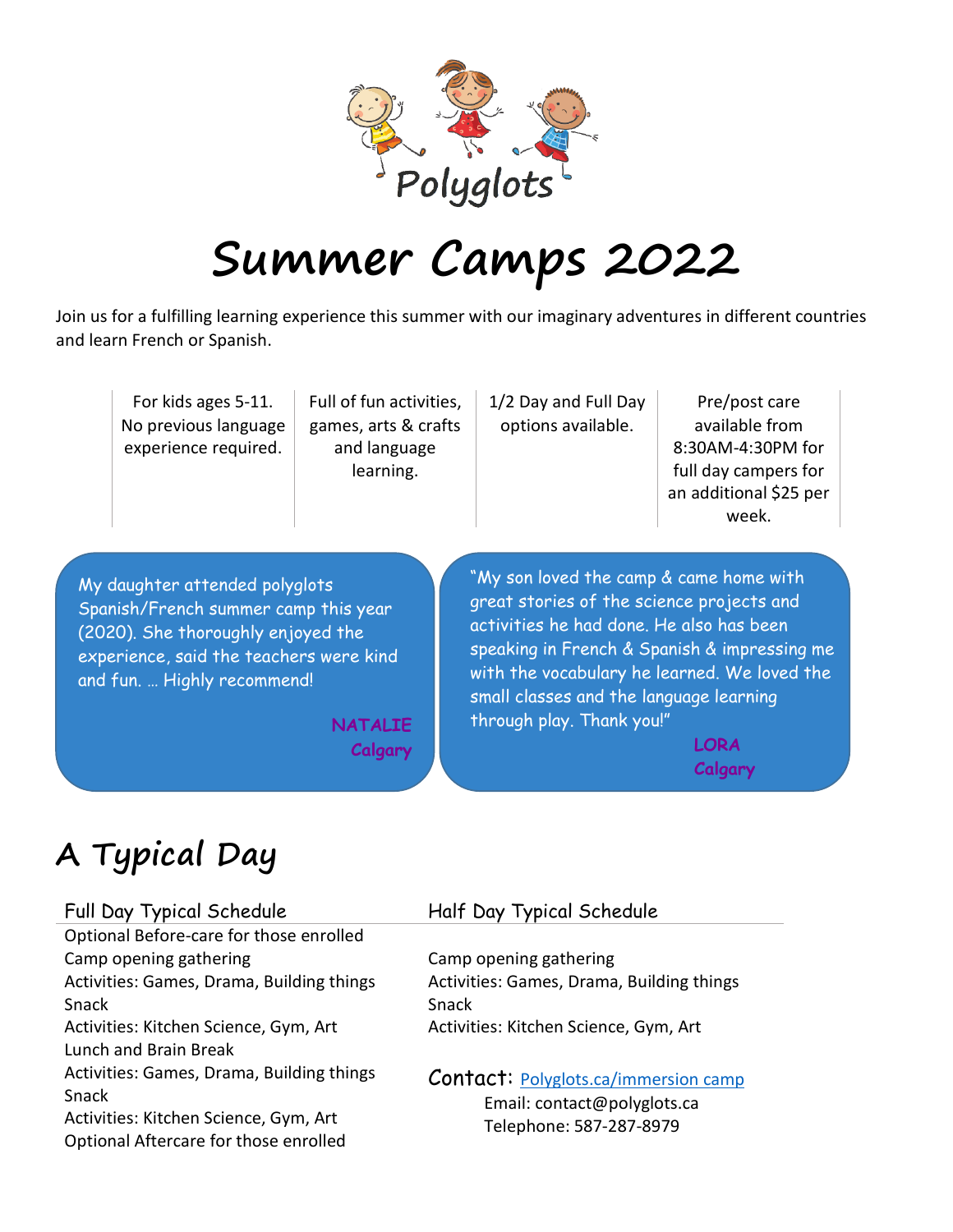# **Camp Themes**

### **Canada**

July 4 to July 8 & July 25 to July 29



Quaint villages and Acadian festivals await as we explore the Maritimes.

Some of the language learning will include wild animals and describing people and things.

#### **Europe**



French

Celebrate festivals in Switzerland, France and

Belgium. Some of the language learning will include housing and festival activities.

# French

#### **The Islands**

July 18 to July 22 & August 15 to Aug 19



Beaches, oceans, and exotic fruit abound on French speaking islands. Some of the language learning will include describing people and French things.

# **South America** July 4 to July 8 & July 25 to July 29



Explore ancient ruins, tropical forests, and traditional arts. Some of the language learning will include rainforest animals and describing people and things.



**Europe** July 11 to July 15 & August 8 to Aug 12

Celebrate festivals, view hanging houses, and try Bull-leaping. Some of the language learning will include housing and festival activities.



Spanish

**Central America** July 18 to July 22 & August 15 to Aug 19

Explore volcanoes, beaches and go snorkeling. Some of the language learning will include beach activities and ocean animals.



Spanish

July 11 to July 15 & August 8 to Aug 12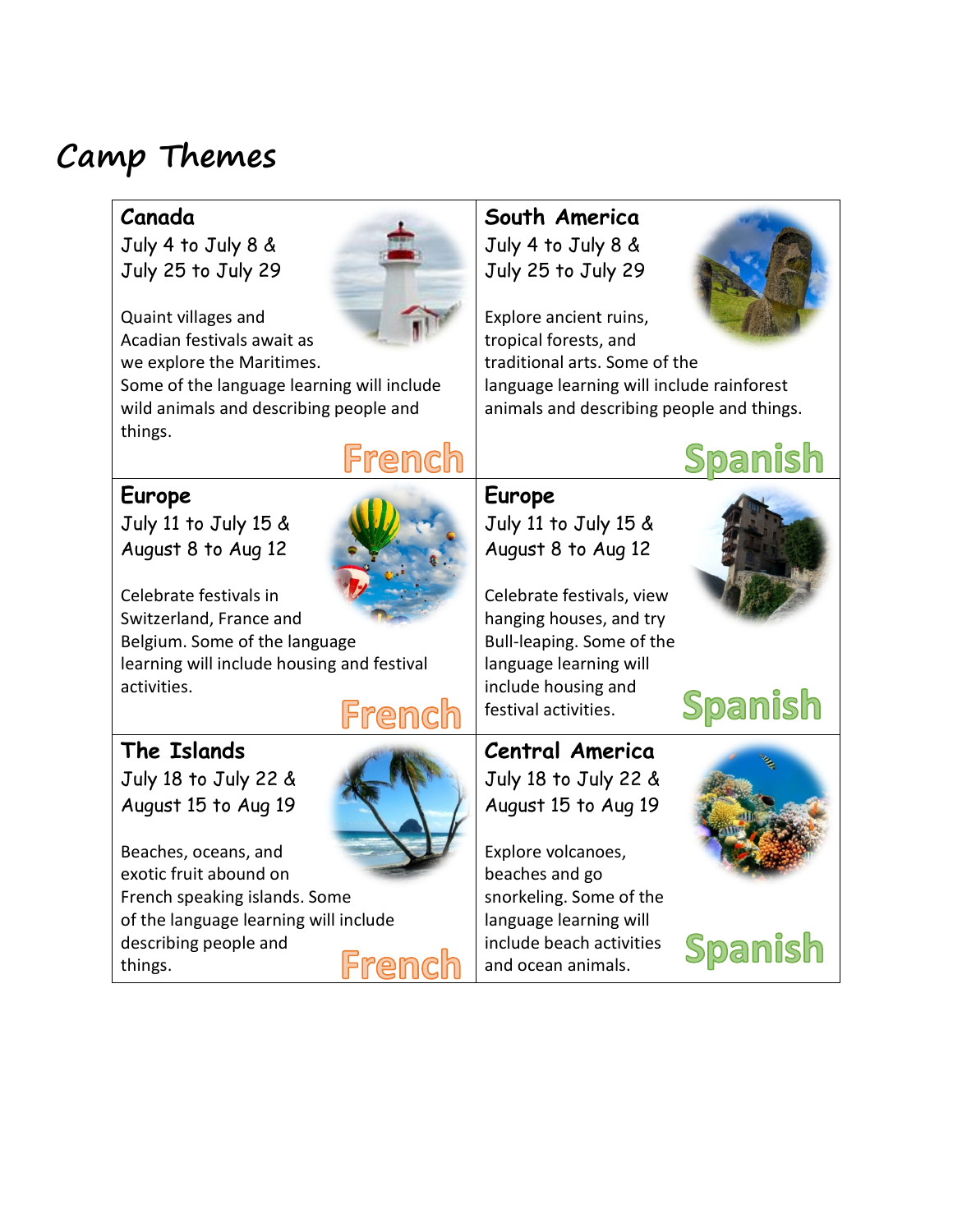# **FAQ's**

# What precautions are you taking regarding PPE for students and staff?

We are following Alberta Health guidelines and will remain fluid to updated health & safety measures. You may review our current Safety Guidelines here: [https://polyglots.ca/wp-content/uploads/2022-Day-Camp-](https://polyglots.ca/wp-content/uploads/2022-Day-Camp-Safety.pdf)[Safety.pdf](https://polyglots.ca/wp-content/uploads/2022-Day-Camp-Safety.pdf)

#### How many weeks can my child attend?

There is no restriction on how many weeks any child may attend camp. In fact, we encourage you to sign up for multiple weeks in order to further develop your child's language skills.

### Can I enroll my child in French & Spanish?

Yes! You can choose to have your child learn French one week and then Spanish the next. You may also have them learn one language in the morning and another in the afternoon. Our campers last year really enjoyed this option.

### Can I enroll my 4 year old who is registered for Kindergarten?

Yes! If your child is registered to attend kindergarten in September 2022, then they may join us for camp.

#### What should my child bring to camp?

A water bottle, hat, lunch, snacks, change of clothes. You may also choose to send them with a mask, and basic art supplies if you prefer not to share: scissors, pencil, eraser, markers, crayons. Weather permitting, we will be spending time outdoors at the facility so you may also want to pack a light jacket, sunscreen and mosquito repellent.

# What happens after I register?

Shortly after completing your PRE-registration, you will receive an email with a complete registration form. You will receive additional emails with your invitation to the Polyglot Parent Portal and payment request. Your registration is confirmed once payment is received. One week prior to camp, you will receive an email with important information including what to pack and drop off/pick up instructions.

# What is the camp discipline policy?

Polyglots Camp Leaders are well trained and expected to resolve minor issues with or between campers in a positive manner. Our goal is to provide every child with a rewarding experience. At the beginning of camp, the leaders go over camp expectations and rules. In the event that a rule is broken, a verbal warning from the Camp Leader is given that includes the problem and a solution. If a rule is broken again, the Education Coordinator will contact the parent/guardian to discuss the noted behaviour. Together, the parent/guardian and the Polyglots team will work out a custom designed behaviour modification plan. If the improper behaviour continues, the program staff will contact the parent/guardian to discuss the situation further and/or notify the parent/guardian to come and get the child if warranted. Examples of unacceptable behaviour that will result in a camper being immediately asked to leave camp include, but are not limited to, destruction of property or disruptive behaviour which threatens the safety of other campers or staff. In such a case, fees are